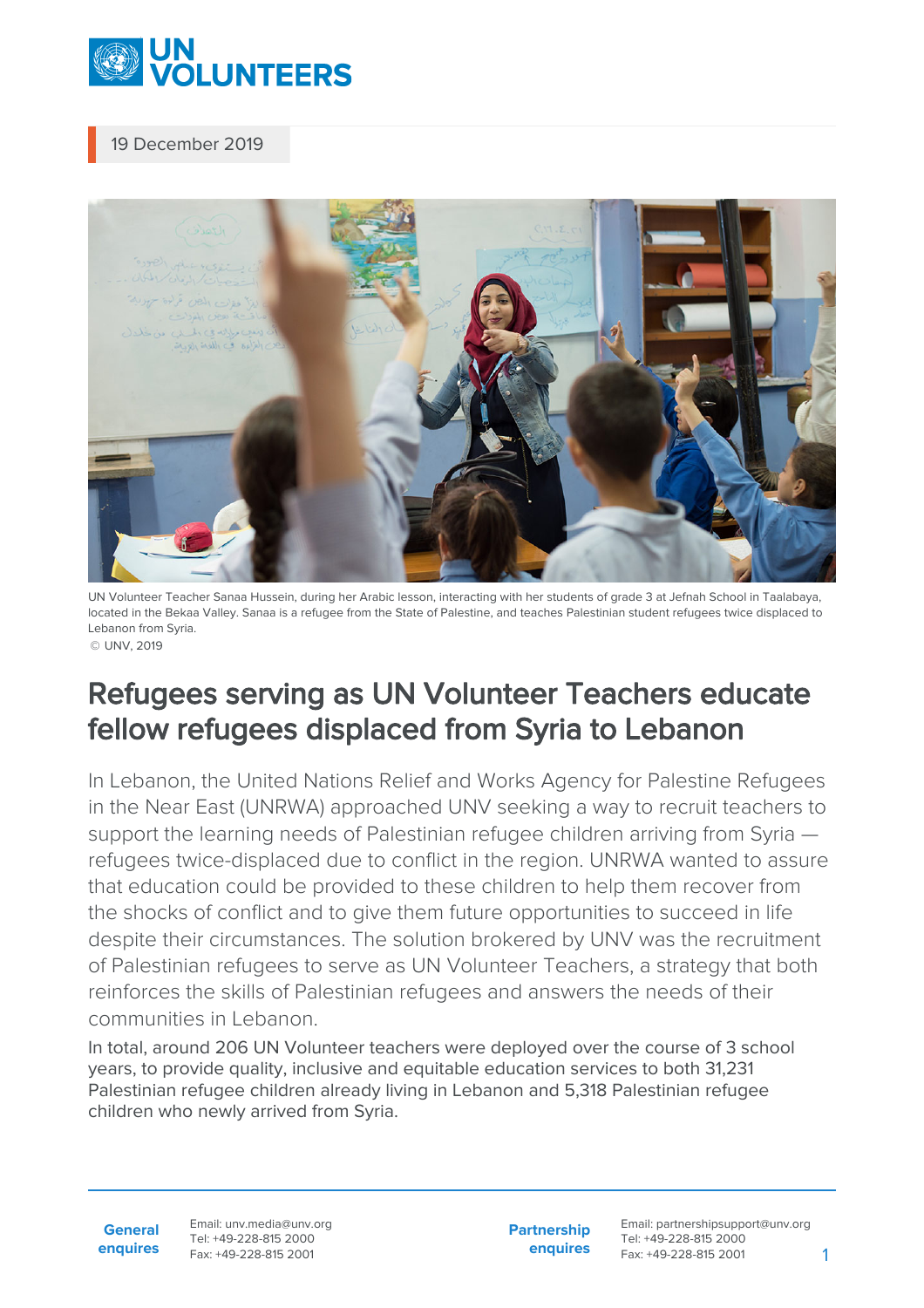

The support of UN Volunteer teachers was extended to UNRWA schools for the academic years 2016-2017 and 2017-2018.

The newly arrived refugee children from Syria, alongside the Palestine refugee children already in Lebanon, received additional support and specific coaching to support their transition from the Syrian to the Lebanese curriculum.

The UNV-UNRWA partnership helped Palestinian refugee children from Syria to recover from conflict while at the same time contributing to the education of Palestinian refugees already in Lebanon. It provided opportunities for professionals from the Palestinian refugee community to support and inspire hope in the Palestinian refugee children.

The awareness of approximately 609 mothers of first-grader students and 660 students (grade 7 to 12) was raised on life and study skills, as well as other topics relevant to the Palestinian refugee community.

## Results achieved

In 2015, UNV conducted the selection and recruitment process for over one hundred Palestinian refugees to serve as national UN Volunteer teachers for UNRWA schools for refugees throughout Lebanon.

UNRWA's Education System professionally qualified the national UN Volunteer teachers to provide quality, inclusive and equitable education services to both 31,231 Palestinian refugee children originally living in Lebanon and 5,318 newly arrived Palestinian refugee children from Syria during the school year 2015-2016. The successful support of UN Volunteer teachers was extended to UNRWA schools for the academic years 2016-2017 and 2017-2018. At the beginning of their assignments, UN Volunteer teachers received induction training on volunteering, and mentoring from education specialists, while a few were enrolled in diploma courses for teachers to improve their technical skills.

Activities also included a UNV-UNRWA joint summer community-based initiatives in five Palestinian refugee camps in Lebanon during 2016. A total of 20 Palestinian refugees serving with UNRWA as national UN Volunteer teachers raised the awareness of around 609 mothers (of first-grader students) and 660 students (grade 7 to 12) on life and study skills, as well as other topics relevant to the Palestinian refugee community.

## Challenges and how they were addressed

During the recruitment phase, a number of challenges arose in ensuring the timely deployment of the teachers on the school start date:

Delays were experienced in receiving UNRWA recruitment requests, which depended on the finalization of the class formation exercise to determine the exact number of teachers

**General enquires** Email: unv.media@unv.org Tel: +49-228-815 2000 Fax: +49-228-815 2001

**Partnership enquires**

Email: partnershipsupport@unv.org Tel: +49-228-815 2000 Fax: +49-228-815 2001 2